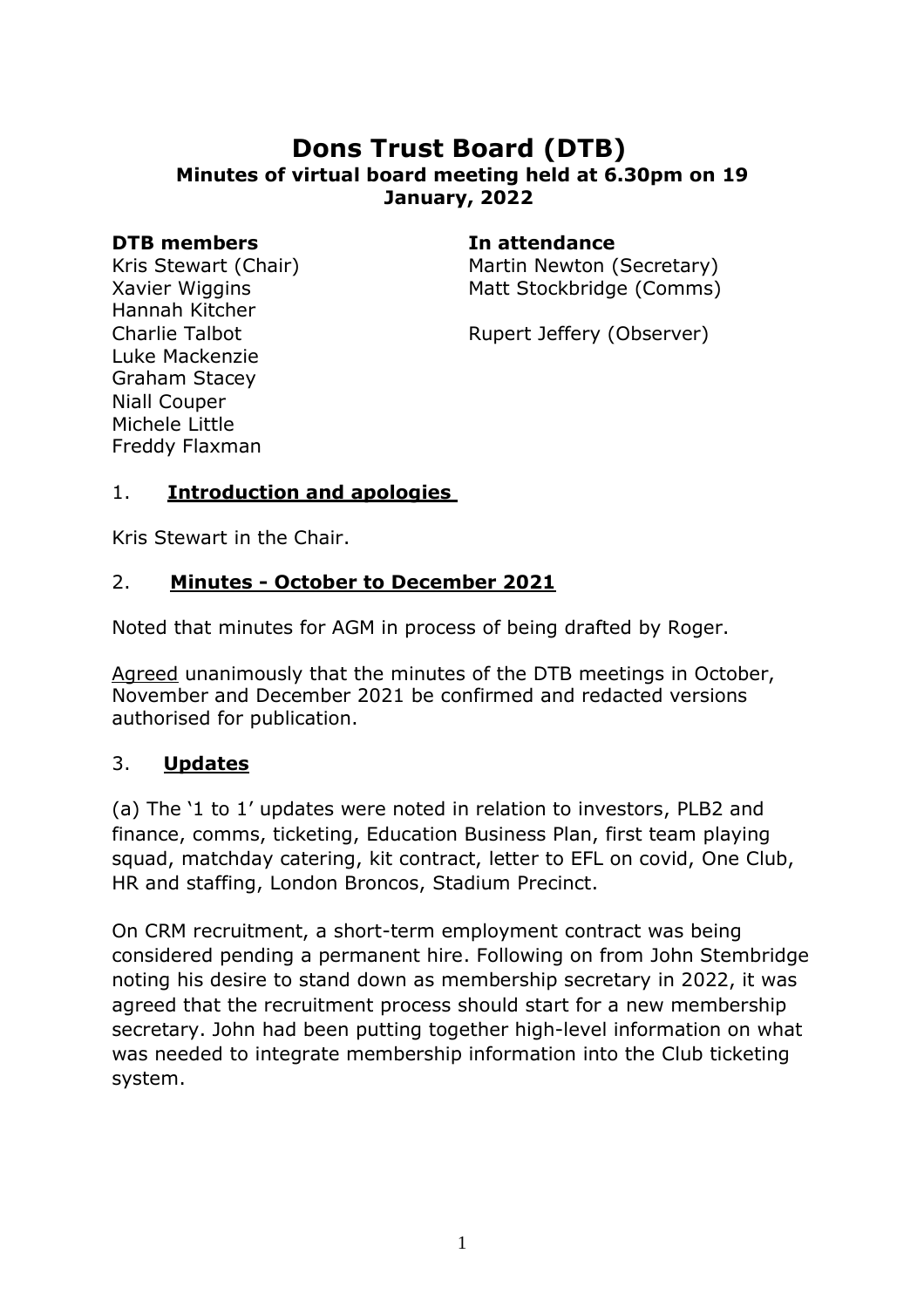Freddy referred to his good existing relationship with a potential investor, and asked whether he could continue discussions with him. Xavier and Freddy agreed to follow up.

(b) The CEO's report to the PLCB was considered.

Noted discussions on refinancing were still continuing and looking positive. Terms to be forwarded possibly before the end of January and these may be able to be placed 'on hold' pending further information on investors and PLB success.

A number of issues were considered necessary for raising at PLCB, including requirement for more information on the third floor proposals; addressing question from CEO in his report about club of our size undertaking so many projects; playing staff; snagging at stadium; management of marketing function; discount scheme for NHS workers, etc; current numbers ball sponsorships/hospitality; matchday catering issues; diagnostic centre.

Michele reported progress on Education in recent days, although planning for where to locate ahead of third floor fit out is still under discussion.

On ladies' games, noted that these were planned for PL occasionally but that there was never a commitment to a particular number of games.

*The meeting adjourned at 8.42pm and reconvened at 8.50pm*

#### 4. **DTB Tasks, Responsibilities and Priorities**

The Board considered the matchday rota duties and the tasks, responsibilities and priorities.

Kris asked for updates to be done by the end of the weekend. Noted there would be some gaps that were still required to be filled.

On rota duties, there appeared to be reasonable coverage. Kris would chase up on outstanding duties. Discussion to take place on Board Room duty, home and away.

In terms of priorities, apart from refinancing, governance (constitutional review of the DT and articles of the Club) and implementing strategy were key alongside consideration of what the Dons Trust priorities were around membership. Noted that Tim would be undertaking review on the DT constitution and Charlie would be raising questions regarding the PLC Board Articles, in terms of how the 2 boards operate going forward and efficiencies that could be gained in decision making and governance, with a timeline of March for this.

On membership, Hannah asked that a rolling item be added re tracking membership rates, etc. Further work to be done on priorities paper before wider circulation.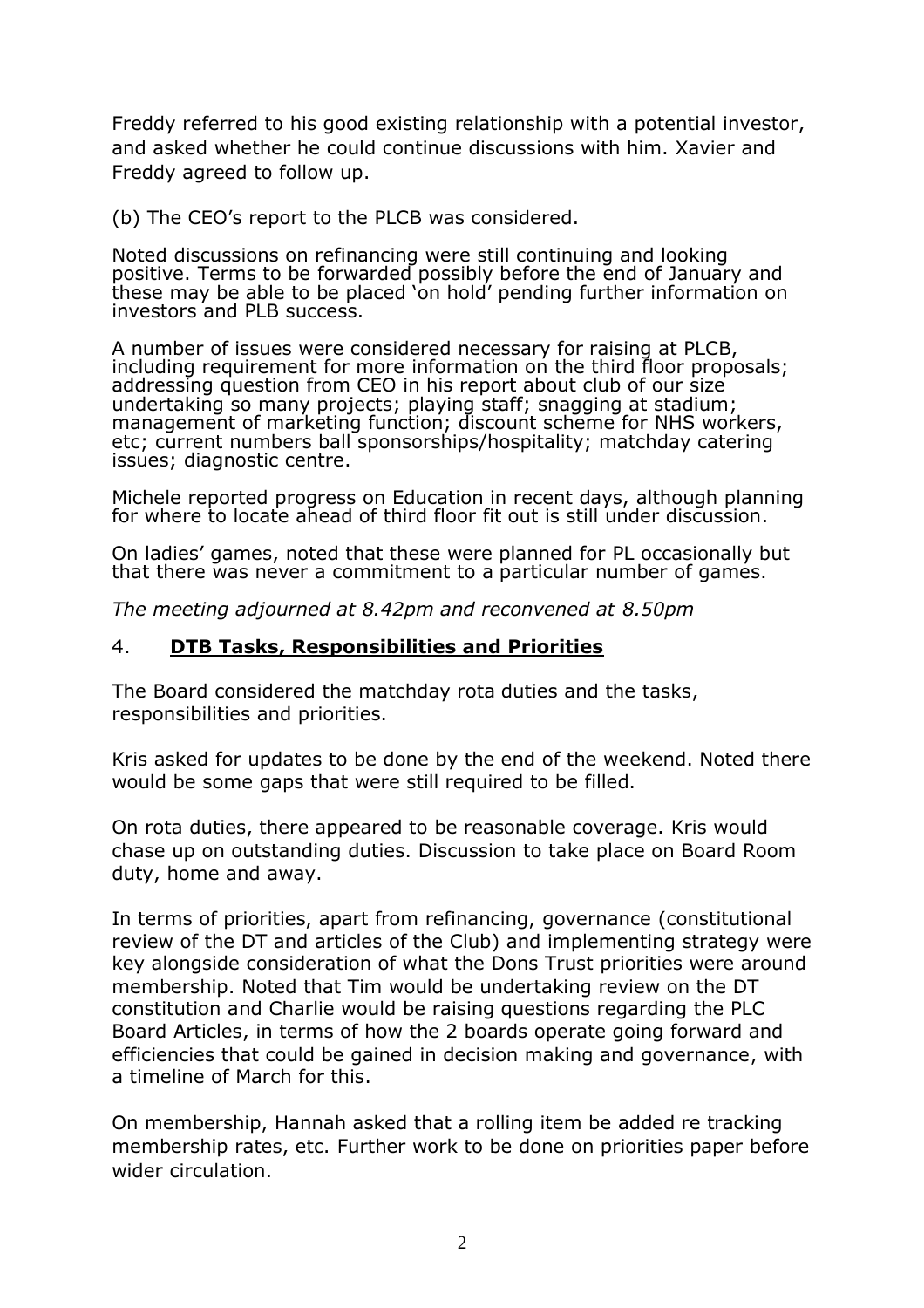## 5. **Fair Game**

An update on Fair Game was discussed.

Agreed that briefings for the DTB on Fair Game be given to help when speaking to opposition directors and that the DT and the Club undertake regular social media content on Fair Game.

### 6. **Comms (including internal)/Extra Costs/HR Update**

(a) Niall gave an update on the restructuring of the comms team.

(b) On internal comms, Niall reported that an internal newsletter for One Club had been produced, but that the content and timing had been inconsistent. It was therefore proposed that a token amount of expenditure be made for better content and a level of professionalism that should help improve the culture of the Club from now until the review in July 2022.

Agreed unanimously that expenditure of £25 per issue be made on production of an internal comms newsletter for 'One Club'.

#### 7. **Volunteer Manager Role**

The Volunteer Manager Role requirement was noted.

#### 8. **DT 10 February Anniversary**

Consideration was given to the DT 10 February 20<sup>th</sup> Anniversary.

During discussion, it was noted that monday.com was a good resource and that One Club should look at it as part of their remit. Noted that Abbie is the current 'owner'.

Agreed that, with regard to other priorities and pressure on resources, it would be more appropriate that the 20<sup>th</sup> anniversary be marked by some low-key activities.